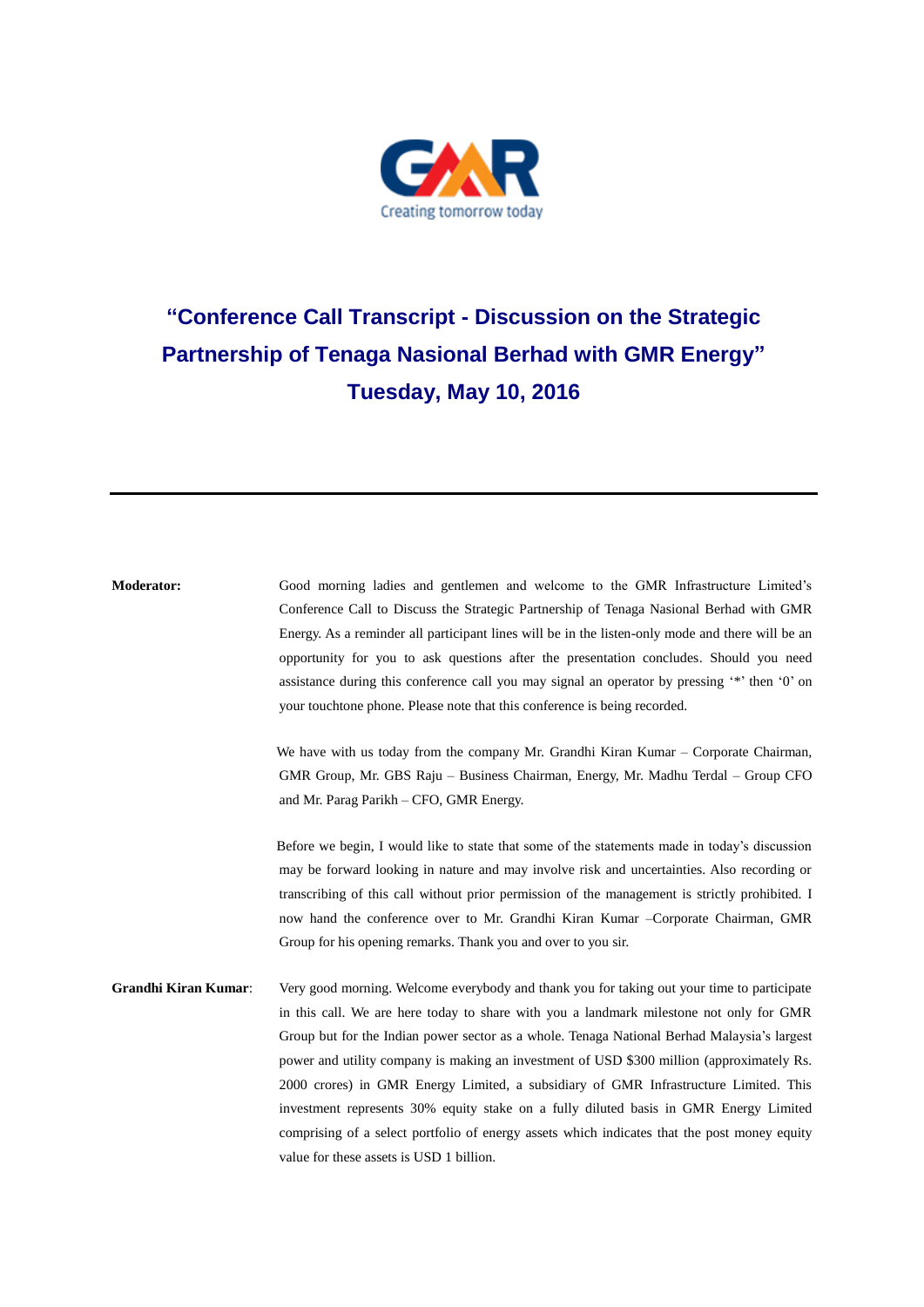

Let me introduce our partner Tenaga. Tenaga is integrated power utility player. It is present in complete value chain of power generation, transmission and distribution. It is the largest electricity utility in Malaysia and one of the largest power companies in Southeast Asia. Tenaga has more than six decades of experience in managing and operating power assets. It also provides O&M services for other power producers. It has total installed capacity of over 10,800 MW with a 50% market share of the Malaysia's grid generation capacity. It serves over 8.9 million customers in Malaysia through the National Grid. Tenaga is listed entity with a market cap of approximately USD \$20 billion. This deal is significant on many counts. After a significant gap an international power utility is entering the Indian power sector through a strategic partnership. A marquee investor has reposed faith in the long term growth of our group, our group has excellent track record of successful international partnership such as Fraport, Malaysian Airports, Temasek, IDFC and recently Kuwait Investment Authority. This partnership once again signifies GMR's commitment and ability to successfully execute strategic partnerships to create value for all its stakeholders.

Now let me share with you the contours of this transaction:

Tenaga will invest in a platform comprising of a mix of operational and under-development assets totaling an approximate 4,630 MW which comprises of operational capacity of 2,300 MW consists of our coal, gas and solar assets. Apart from this we have 2,330 MW of developmental assets largely in hydro where Tenaga has extensive experience. Additionally, Tenaga will have the right to invest in Chhattisgarh and other power assets through this platform any time in the next 5 years.

Some of the key benefits of this deal for GMR Group is as follows: Induction of a strong strategic partner to provide renewed impetus to energy business and create a strong growth platform. Tenaga's rich experience of building and operating large power projects both thermal and hydro, presence in power distribution and managing O&M contracts with facilitate in improving the performance of our operational assets. This transaction will significantly strengthen our balance sheet. It will lead to approximately 30% reduction of consolidate corporate debt of the group. This will also lead to consequent interest saving of approximate Rs. 200 crores to Rs. 250 crores on an annual basis. This partnership will result in a creation of a strong deleveraged energy company with a healthy balance sheet and a balanced mix of operational and underdevelopment assets. This will lead to a strong visibility of cash flows which makes it an ideal platform for creating liquidity and unlocking value in future. Also, we will be well positioned to take advantage of any attractive opportunities that are present in the power sector. Creating of this platform will facilitate rerating of the energy business leading to a wider source of funds at competitive terms.

To summarize the key highlights an investment of USD \$300 million for a 30% stake values our energy portfolio at USD 1 billion. Probably for the first time in Indian power sector a strategic partnership has been formed at the energy platform level with an international player. The proceeds will be primarily used for corporate debt servicing resulting in a healthier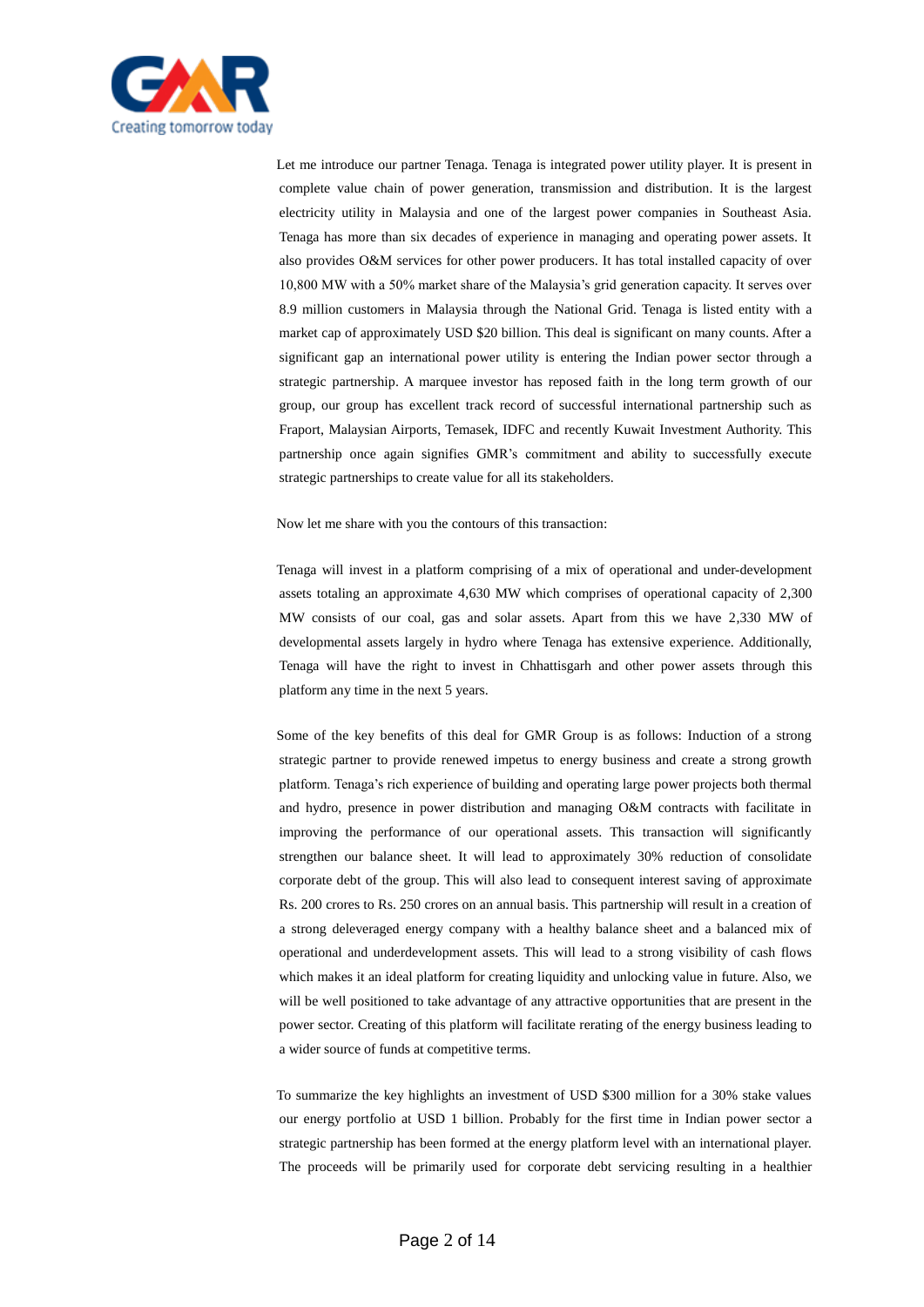

balance sheet. It will help achieve operational excellence in operating assets leading to healthy cash flows. This will lay down the foundation for GMR Energy Business to pursue select opportunities in future in line with our asset light – asset right strategy. I thank you again for your participation as we initiate this long-term strategic partnership with Tenaga. We will now take your questions.

**Moderator:** Thank you very much sir. Ladies & gentlemen we will now begin the question and answer session. The first question is from the line of Bhavin Vithlani from Axis Capital. Please go ahead.

**Bhavin Vithlani:** My question is after this transaction if you could explain because we had compulsorily convertible preference shares, so what would be the GIL stake in GMR Energy?

- **Madhu Terdal:** Post the conversion first of all the good news is that all the PE investors both Temasek and IDFC have fully stood by the transaction and they have supported us. And their entire convertible preference shares will be converted into equity. So post this, 52% will be held by GMR Group and 18% will be held by the PE Investors and 30% will be held by the Tenaga. So that will be the overall shareholding structure.
- **Bhavin Vithlani:** My second question is what proportion of the debt is attributed to the assets that are being part of the transaction and also what proportion of corporate debt will now be balance after the transaction? So it is a question in two parts. The project debt which is attributed to the projects which have been part of the transaction and second is what would be the residual corporate debt after the transaction?
- **Madhu Terdal**: Post this transaction there will be 9200 crores of the project loan will be there in the company. At the time of the completion when we see them in our corporate debt, I mean the corporate debt will be Rs. 2400 crores and this proceed what we are going to get will be primarily utilized for retiring that corporate debt.
- **Bhavin Vithlani:** Okay, so the corporate debt will then become zero, is that a fair understanding?

**Manojkumar Singh:** It will not be zero because the corporate debt will be Rs. 2400 crores where the proceeds are going to come, I mean Rs. 2000 crores, so to the extent of Rs. 2000 crores plus whatever the interest is there. When we make the payment the residual debt will remain over there.

**Bhavin Vithlani:** And just to reconfirm Rs. 9200 crores is a project debt attributed to the projects part of the transaction.

**Grandhi Kiran Kumar:** That is correct.

**Bhavin Vithlani:** And what would be the debt for the projects which are not part of the transaction which is primarily the Chhattisgarh project?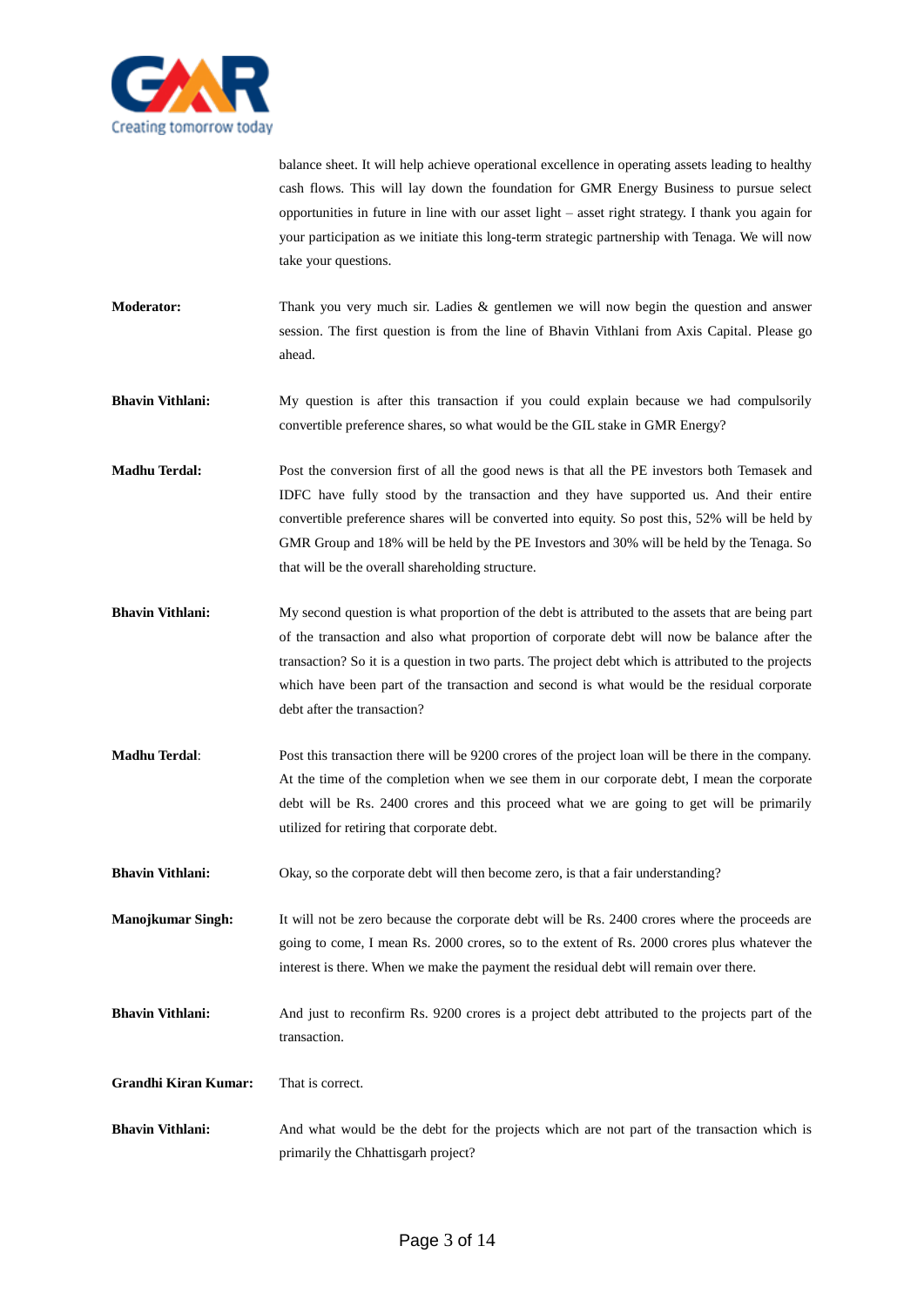

| <b>Manojkumar Singh:</b>    | Yes, Chhattisgarh project as well as the GREL, these are the two projects I mean the project<br>debt will not be attributed.                                                                                                                                                                                                                                                                                                                                           |
|-----------------------------|------------------------------------------------------------------------------------------------------------------------------------------------------------------------------------------------------------------------------------------------------------------------------------------------------------------------------------------------------------------------------------------------------------------------------------------------------------------------|
| <b>Bhavin Vithlani:</b>     | Sir if you could help us on the debt numbers on these projects?                                                                                                                                                                                                                                                                                                                                                                                                        |
| Parag Parikh:               | As far as Chhattisgarh is concerned the project debt at completion would be approximately Rs.<br>8000 crores. As far as the Rajahmundri asset is concerned the overall debt is close to Rs. 3700<br>crores.                                                                                                                                                                                                                                                            |
| <b>Moderator:</b>           | Next question is from the line of Ashish Shah from IDFC Securities. Please go ahead.                                                                                                                                                                                                                                                                                                                                                                                   |
| <b>Ashish Shah:</b>         | Good morning and congratulations for this deal. First question is just continuing with what was<br>being discussed. So you said that for the remaining assets you will have Rs. 800 crores for<br>Chhattisgarh, Rajahmundri Rs. 3700 and will the Indonesian mines carry any debt along with<br>them in the remaining entity?                                                                                                                                          |
| Parag Parikh:               | Yes Bhavin, the Indonesian mines exist in outstanding debt will continue to remain there and<br>that was also be carved out as a part of this proposal.                                                                                                                                                                                                                                                                                                                |
| <b>Ashish Shah:</b>         | So how much would that be approximately?                                                                                                                                                                                                                                                                                                                                                                                                                               |
| <b>Parag Parikh:</b>        | The outstanding debt as far as the Indonesian mines are concerned is to the tune of close to<br>Rs. 375 million.                                                                                                                                                                                                                                                                                                                                                       |
| <b>Ashish Shah:</b>         | So basically the power entity which is outside GEL will have 8000 plus 3700 plus \$375<br>million of debt associated with the assets which are there in that company.                                                                                                                                                                                                                                                                                                  |
| <b>Parag Parikh:</b>        | That is correct.                                                                                                                                                                                                                                                                                                                                                                                                                                                       |
| <b>Ashish Shah:</b>         | Now firstly on the deal, so is this like a pure equity transaction. Is there any guarantee or any<br>structure or this is going to be a pure equity transaction?                                                                                                                                                                                                                                                                                                       |
| <b>Grandhi Kiran Kumar:</b> | This is a pure equity transaction. There is no structure.                                                                                                                                                                                                                                                                                                                                                                                                              |
| <b>Ashish Shah:</b>         | Right. See secondly in the earlier deal we had with the private equity all the assets were part of<br>GEL and they had a certain stake and we had agreed to give them a certain stake based on their<br>investment. Now that we are carving out a few assets out of this structure GL, so would not the<br>private equity need to be compensated something for the fact that we are carving out this<br>asset? I mean how will this part work? I am not clear on that. |
| <b>Grandhi Kiran Kumar:</b> | Basically the commercial understanding that we have arrived is that they have 18% in this<br>portfolio where Tenaga is investing. That settles all the commitments with PE and nothing<br>more than that.                                                                                                                                                                                                                                                              |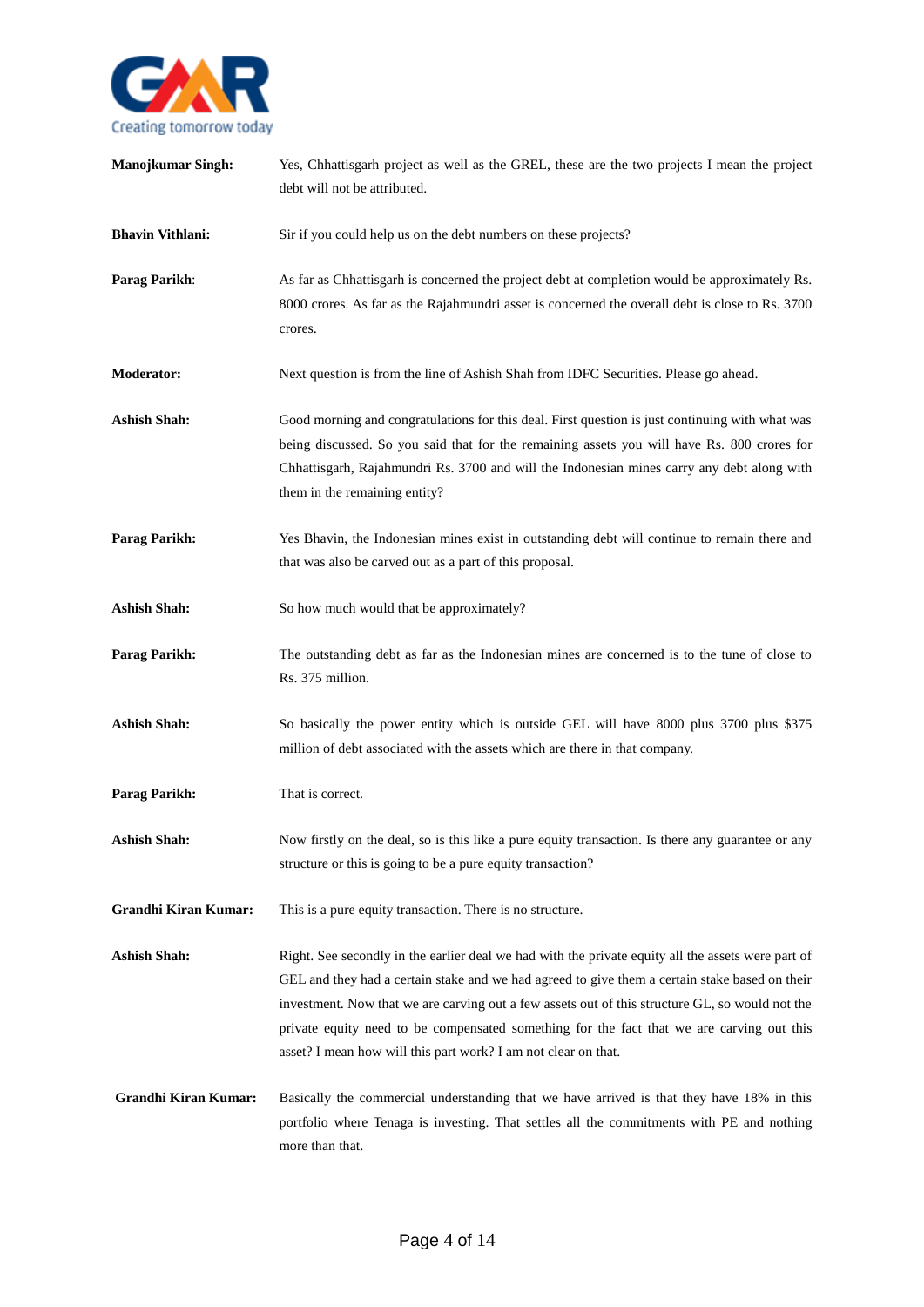

**Ashish Shah:** So this 18% is the sum and substance of whatever transaction was existing with private equity. There is nothing residual to be paid to them nor outstanding stake in any other company or anything like that.

**Grandhi Kiran Kumar:** Nothing, yes.

- Ashish Shah: Okay. So you said that the total corporate loan in the energy vertical was Rs. 2400 crores and out of which Rs. 2000 crores will be paid out by using this money and the remaining money will remain with GEL or the other power company which will have the other assets. I mean where will the residual power HOLDCO loan be?
- **Parag Parikh:** As I mentioned to you, out of this Rs. 2400 crores of corporate debt substantial part of this debt will get reduced from the proceeds of Tenaga's investment and it will result into a net corporate debt anywhere in the range of close to Rs. 400 crores to Rs. 750 crores.

**Ashish Shah:** And that will reside with GEL, the entity where we will have 52%?

**GBS Raju:** That is correct.

**Moderator:** The next question is from the line of Shankar from Edelweiss. Please go ahead.

- **Shankar:** My key question is what are the key objectives of this Malaysian investor coming into this like does he plan to expand the portfolio, or he wants to increase the stake or what do you think would be the broader objective of this investor coming into both in India and particularly tying up strategic tie-up GMR?
- **Madhu Terdal**: See Tenaga is not looking it as a simple investment in GMR. Tenaga has got a very good ambition of growth and since their opportunities in Malaysia per se were limited, they have chosen India as their next geographical area of growth and it may be good and I am very happy to say that Tenaga had done a sort of a due diligence after meeting a lot of corporates and having met all the corporates in India they chose GMR to be their strategic partner. And this due diligence went off for more than one year. Their objective is to look at the emerging opportunities in India in thermal, particularly in terms of renewable energy if you can recall we have got approximately 2,000 MW plus of the pipeline of the renewable energy plus solar. So GMR and Tenaga will intend to grow in the energy sector more predominantly in the renewable energy sector.
- **Shankar:** Just to take it forward from what Ashish was asking, now the Group Chairman said that in portfolio A which is carved out for this stake, the private equity investor will be having 18% stake eventually and the portfolio B be which are carved out and which is not part of the deal, are we trying to say there would not be any stake to private equity investors? That entire thing will be held by only us?

**Grandhi Kiran Kumar:** Yes, that is right.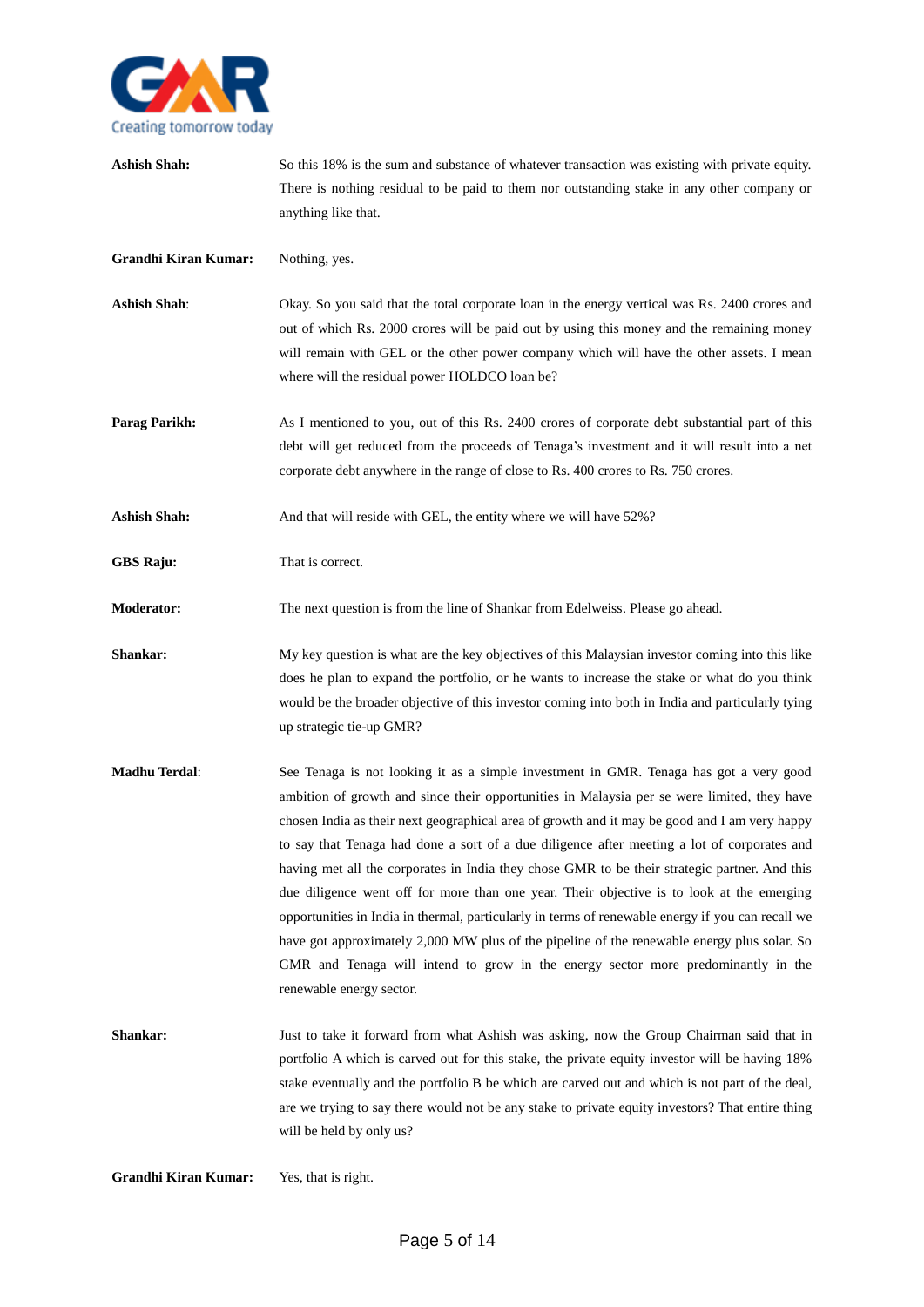

| Shankar:                    | So the upside for private equity investors, because we have already given them around Rs.<br>1100 to Rs. 1200 crores in upscaling to GIL so far and now we are giving them implied<br>something like another Rs. 1100-1200 crores value based on the same thing. So their upside<br>will be whatever is the listing gains for GMR for this carved out assets. |
|-----------------------------|---------------------------------------------------------------------------------------------------------------------------------------------------------------------------------------------------------------------------------------------------------------------------------------------------------------------------------------------------------------|
| <b>Grandhi Kiran Kumar:</b> | I am not able to comment on that.                                                                                                                                                                                                                                                                                                                             |
| Shankar:                    | So that was what the upside for private equity will be, right because we are not providing them<br>either cash or in stake in anywhere else.                                                                                                                                                                                                                  |
| <b>Madhu Terdal:</b>        | These are the commercial terms agreed Shankar so I think it may be better to draw any<br>conclusions. We cannot comment on that.                                                                                                                                                                                                                              |
| Shankar:                    | Okay. Now for the Malaysian guy because within 5 years he has an option to taking a stake<br>either in Rajahmundri or in Chhattisgarh, so there, there can be additional consideration which<br>will be valued separately.                                                                                                                                    |
| <b>Grandhi Kiran Kumar:</b> | Yes in understanding this at that point of time it will be valued in fair market value and will be<br>invested.                                                                                                                                                                                                                                               |
| <b>Moderator:</b>           | Next question is from the line of Dhaval Patel from Antique Stock Broking. Please go ahead.                                                                                                                                                                                                                                                                   |
| <b>Dhaval Patel:</b>        | Has GMR infrastructure given any loans and advances or inter-corporate deposits to GMR<br>Energy if at all then what is the quantum and when can that come back into infrastructure now<br>that we have 52% there?                                                                                                                                            |
| <b>Madhu Terdal:</b>        | Yes, there are a lot of cross-guaranties and cross-securities extended across GIL as well GEL.<br>We are working out the arrangements with the lenders and that will be one of the CP, so we are<br>very confident of sorting out this.                                                                                                                       |
| <b>Rahul Patel:</b>         | Sir secondly a part of the deals are the hydro assets which are going to come, so only Bajoli<br>Holi is one which is under construction. Are there any timelines which we have given them as<br>to when the other plants will come up?                                                                                                                       |
| <b>Grandhi Kiran Kumar:</b> | See as of now the only hard commitment that we made is for Bajoli Holi. It is under<br>construction. As far as the other hydro assets they are at a very early developmental stage. It<br>will be too early to commit at this point of time.                                                                                                                  |
| <b>Dhaval Patel:</b>        | One question apart from the deal sir, when does the debt repayment for Chhattisgarh and<br>Rajahmundry start, debt repayment and interest?                                                                                                                                                                                                                    |
| <b>Madhu Terdal:</b>        | We are working out separate arrangements with the lenders of Chhattisgarh so there is no<br>immediate repayment in that. We have completed the COD for both the projects. We are in<br>discussion with the lenders to get into 5x25 refinancing of these two so that the debt will be                                                                         |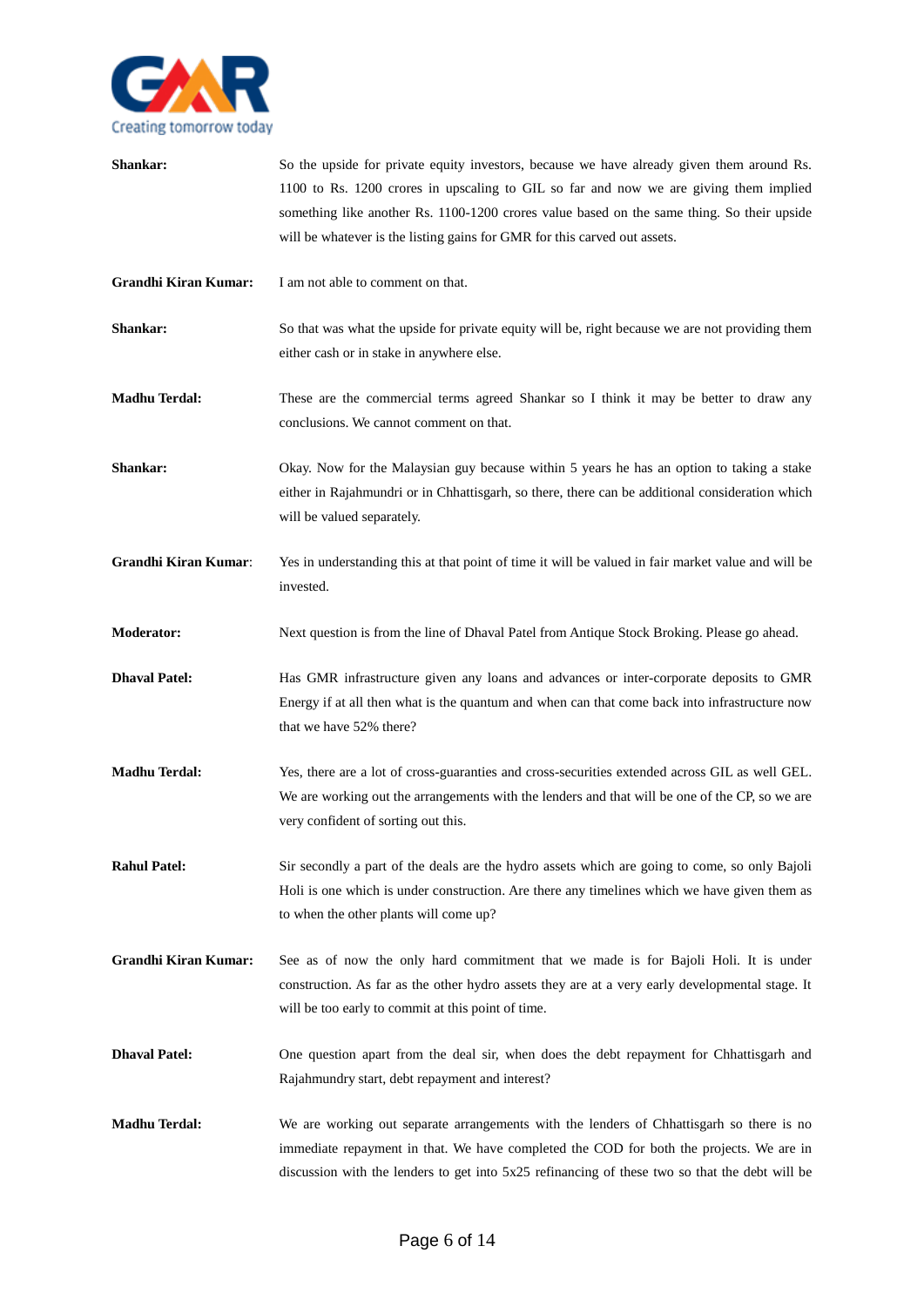

extended. So we will get back to you on that sir because post COD we are doing a long tenure refinancing.

- **Dhaval Patel:** And sir last question what is the timeline for the completion of Tenaga deal? We will have to carve out Chhattisgarh and Rajahmundry, give 18% to private equity. So is there a timeline that we have decided on?
- **Grandhi Kiran Kumar:** Yes, so basically we have some CPs. Basically intention is to complete in next three months.
- **Moderator:** Next question is from the line of Deepak Agarwal from Elara Capital. Please go ahead.
- **Deepak Agarwal:** My first question is just to continue from the previous one, so when this portfolio A and B that you have created by virtue of this transaction, so now this portfolio B is directly under holding of GIL, there is no ownership of GEL in any of this portfolio B. Is that right?
- **Madhu Terdal:** That is correct.

**Deepak Agarwal:** And the holding of GIL is 93.5% and not 100% in portfolio B?

- **Madhu Terdal:** It is 100% through GIL, through other SPVs.
- **Deepak Agarwal:** Actually then who owns this 93.5% like which you have mentioned in slide 4? So there were 2% which we knew was some other entity but what is this balanced 4% -
- **Manojkumar Singh:** See this 93.5% right now it is in the GMR Energy Limited, this is prior to the Tenaga happening. Out of that thing, I mean earlier the private equity to the extent of 6.5% has converted into the equity. That was a portion of the CCPS which they were holding in the GMR Energy. So by virtue of this transaction this 93.5% will translate to 52%. Private equity will own 18% and the Tenaga will hold 30% and when we are doing a carve out there will be 100% which will be owned by the GMR Infrastructure. Those will be held for other assets.
- **Deepak Agarwal:** Including the mining asset, so those mining and the two power plants are separate?

**Grandhi Kiran Kumar**: That is right.

- **Deepak Agarwal:** My second question is on how much, like debt we are saying that it will be reduced by around Rs. 2000 crores, so an interest savings you mentioned about Rs. 250 crores but actually the holding company debt was at a much higher interest rate and this implies at just 12%. So are we underestimating the industry's interest savings of Rs. 250 crores or it should be like closer to Rs. 300 crores.
- **Madhu Terdal:** Average is not more than 12%. It may be little bit here and there. It may vary from Rs. 200 to Rs. 250 crores depending upon which loans we chose to pay. But the average cost is around 12%.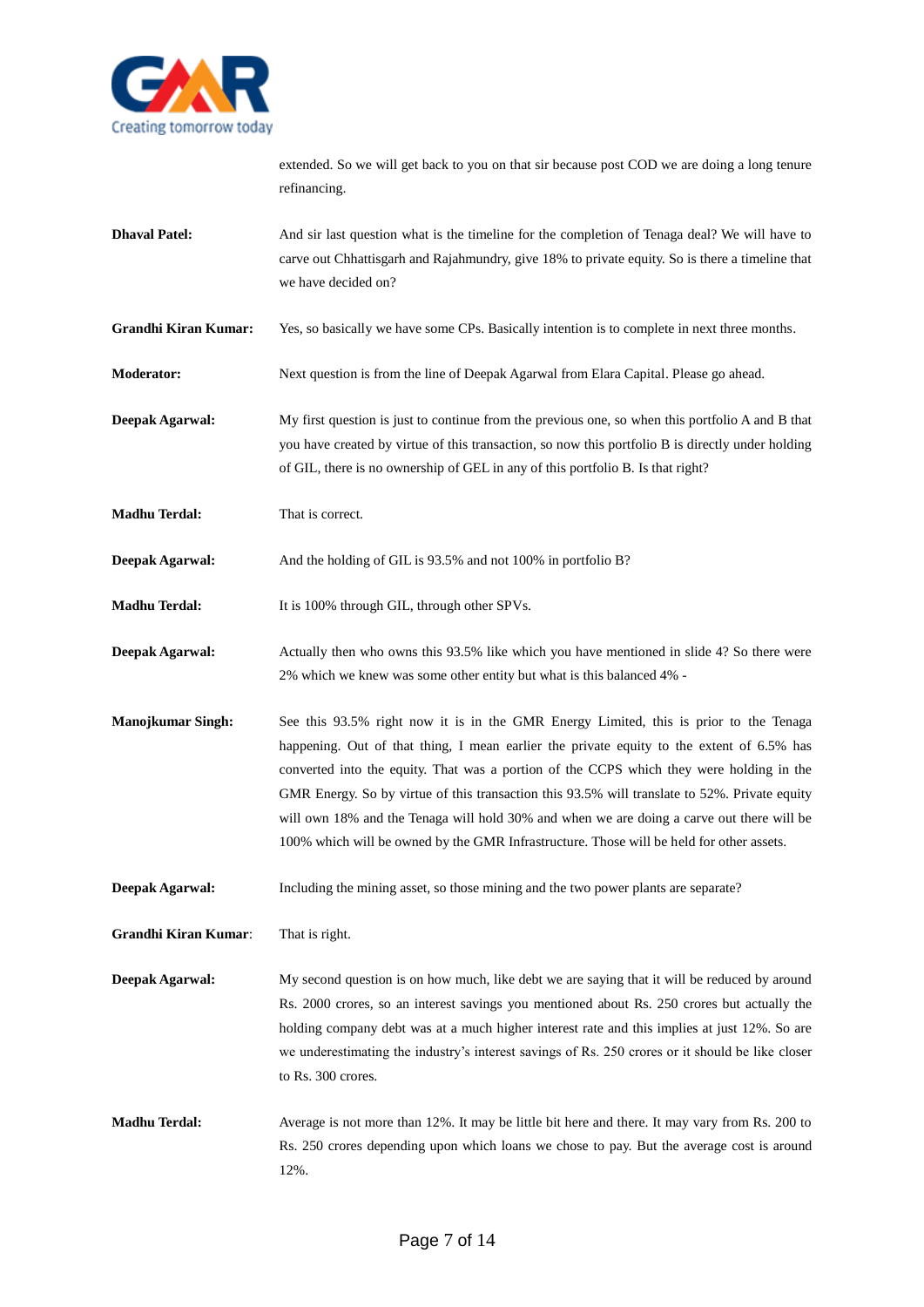

**Deepak Agarwal:** My last question is can you comment on outside of this transaction what is the progress on the Chhattisgarh plant in terms of PPA like and how it is performing in terms of equipment certifications and all?

**GBS Raju:** We just achieved COD. Now we are bidding for long term PPA. Today we are operating at one unit, 680 MW. We are stabilizing the plant. The stabilization plant will take a little bit time. So once we do the stabilization plant and also we will be in the process of bidding for long term PPA. Hopefully in the next 8 to 10 months we will enter into long term PPA for the Chhattisgarh plant.

- **Deepak Agarwal:** And one more question, like suppose tomorrow GIL decides to go for new assets in the power generation sector, so would it be necessarily has to route through GMR Energy or it can pursue on its own because you know potentially if two entities get listed then there could be conflict of interest in terms of who should pursue the power generation assets. Like if suppose there is a Brownfield expansion happens at Kamalanga or Warora in future, so does GEL have a right over that Brownfield expansion or the GIL?
- **Grandhi Kiran Kumar:** It will be all done to GMR Energy Limited that is our understanding. If both the parties GEL & Tenaga - decide not to pursue they may pursue independently but all the efforts are through GMR Energy. That is the partnership we have signed.
- **Moderator:** Next question is from the line of Navin Jain from JM Financial. Please go ahead.

**Navin Jain:** I have a couple of questions. One is you mentioned that the investor will have a right to invest in Chhattisgarh as well as Rajahmundry project any time over the next 5 years, are there any predetermined milestones which if those are reached then probably the investments will be triggered?

- **Madhu Terdal:** There are no particular conditions or criteria Navin. Basically as and when they feel fit and we dim fit we will enter into a negotiation and the valuation will be at a fair value.
- **Navin Jain:** Secondly post this transaction at GMR Energy level do you envisage any further equity fund raising requirement let us say in the next 1 year or 2 years because let us say if your other hydro power project starts or comes under construction which are currently under development, would you need some investment and at that time what will be the avenues that will be explored?
- **Madhu Terdal:** As our Chairman just explained except Bajoli Holi there are no immediate requirements, so we do not envisage any kind as a capital raising at this point of time.
- **GBS Raju:** And for the Bajoli Holi also we have all the money that needs to be invested and we have cash flows and internal accruals to take care of the investment in next two years' time.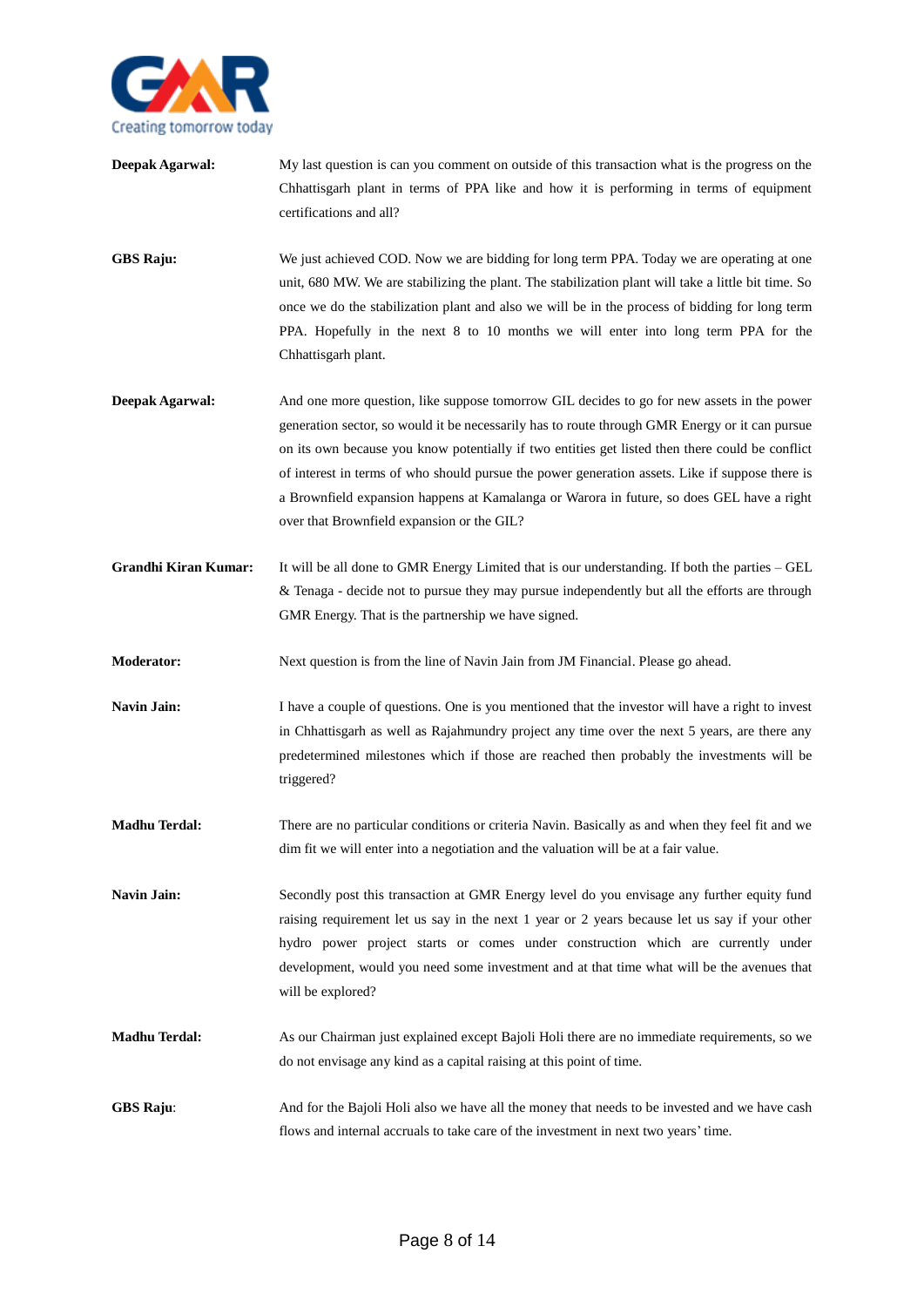

- **Navin Jain:** Just an extension of this question, so we have been having an asset-light strategy for good part of last 3-4 years, with this transaction at least at GEL level would we start pursuing more opportunities in terms of newer projects or we continue to be asset-light and try to stabilize this project and look for cash flow generation from these projects to scale up before we look for more opportunities?
- **GBS Raju:** We are not looking at any new projects at this point of time because today we are only focusing upon settling down the assets, making sure that all our assets are fully profitable, increase our EBITDA, increase our profit which we feel that in the next 12 to 18 months to 24 months that is our key focus we have not thought through any new projects at this point of time because we added very good capacity of projects and making sure that all these projects are operated in the best-in-class and also increase in EBITDA, making sure that we are making very good profit. That is where our current focus is. We have not thought through any new projects and we will get back may be after couple of years' time to think of any new projects at that point of time.
- Navin Jain: And if I can ask one more question, portfolio B assets which is Chhattisgarh and Rajahmundry are we free to negotiate with other players also, other investors also if we want to just in case we want to rope in investors other than Tenaga in those projects?
- **Grandhi Kiran Kumar:** We are free to engage with any party, there is no restriction. However, we have as you said we give them the first chance to look with it. But we have a complete freedom to pursue with others.
- **Moderator:** Next question is from the line of Abhishek Puri from Deutsche Bank. Please go ahead.
- **Abhishek Puri:** Couple of points. Firstly, you said that debt that will be transferred in portfolio A is 9200 crores. What will be the debt for portfolio B in that case?
- **Parag Parikh:** You are referring to the assets which are moving to the portfolio B which is primarily Chhattisgarh or Rajahmundry. As I mentioned Chhattisgarh is close to about 8000 crores, Rajahmundry is close to 3700 crores.
- **Abhishek Puri:** And the Indonesian mine you said \$375 million. Can you give us the EBITDA and PAT for the portfolio A which is the operational one?
- **Parag Parikh:** We are right now in the process of also getting into an annual audited financials and at this juncture therefore we would like to sort of leave that question out.
- **Abhishek Puri:** In terms of the structure that you have had with Tenaga, do they have any right of first refusal to raise stake in GEL going forward?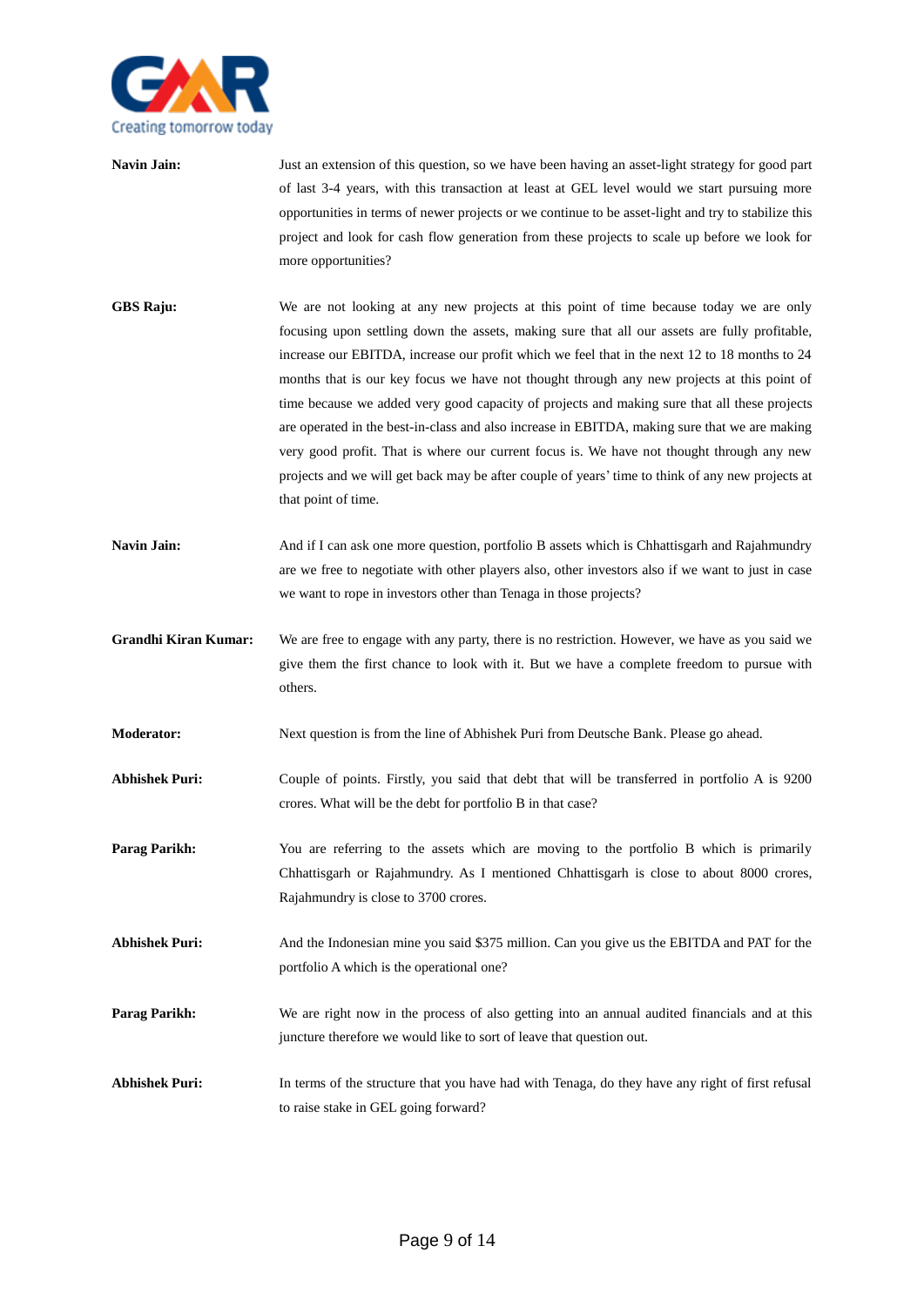

| <b>Ashis Basu:</b>          | Any new capital issue will be within the first right will be to contribute will be within the<br>existing investor. So Tenaga, PE which will be becoming equity investors and GMR, any right<br>of issue will be first within these this up to 30%.    |
|-----------------------------|--------------------------------------------------------------------------------------------------------------------------------------------------------------------------------------------------------------------------------------------------------|
| <b>Abhishek Puri:</b>       | And what is the reason why they did not bite into the Chhattisgarh and Rajahmundry project?                                                                                                                                                            |
| <b>Grandhi Kiran Kumar:</b> | Basically they have just completed their COD recently and it is reaching stabilization phase.<br>So once they reach stabilization they wanted to look at it after that.                                                                                |
| <b>Abhishek Puri:</b>       | Are we waiting for the long term PPAs, is that the reason that they have not looked into it?                                                                                                                                                           |
| <b>Grandhi Kiran Kumar:</b> | That is one of the factors, yes.                                                                                                                                                                                                                       |
| <b>Abhishek Puri:</b>       | Are there any guaranteed returns in these transactions to Tenaga?                                                                                                                                                                                      |
| <b>Grandhi Kiran Kumar:</b> | No, there are no guaranteed returns, absolutely nothing. Its pure equity investment.                                                                                                                                                                   |
| Moderator:                  | Next question is from the line of Vibhor Singhal from PhillipCapital. Please go ahead.                                                                                                                                                                 |
| <b>Vibhor Singhal:</b>      | My question was on the Bajoli Holi project, so would you be able to just give an update on<br>where exactly are we there in that and when do we expect that project to be completed and<br>what is the debt and the equity investment in that project? |
| <b>GBS Raju:</b>            | 35% progress has already been achieved in Bajoli Holi and are planning to commission the<br>plant by August 2018.                                                                                                                                      |
| <b>Vibhor Singhal:</b>      | And can I get the debt and equity number, I mean the total debt that would be there on the<br>project and equity commitment.                                                                                                                           |
| Parag Parikh:               | At this juncture the estimated project cost upon completion will be in the tune of about Rs.<br>2300 crores and as we mentioned about 35% of work is over pro-rated debt and equity has<br>been brought in.                                            |
| <b>Vibhor Singhal:</b>      | So the debt equity would be around 70-30.                                                                                                                                                                                                              |
| Parag Parikh:               | That is correct.                                                                                                                                                                                                                                       |
| <b>GBS Raju:</b>            | Little bit on the Bajoli Holi there is a 26% equity being invested by Delhi International Airport.<br>This is as a captive. That is already there as part of the investment plan because we will be<br>selling power to Delhi International Airport.   |
| <b>Vibhor Singhal:</b>      | Okay, so does it have a commitment of specific amount of power from -                                                                                                                                                                                  |
| <b>GBS Raju:</b>            | Yes, we have a PPA with Delhi Airport.                                                                                                                                                                                                                 |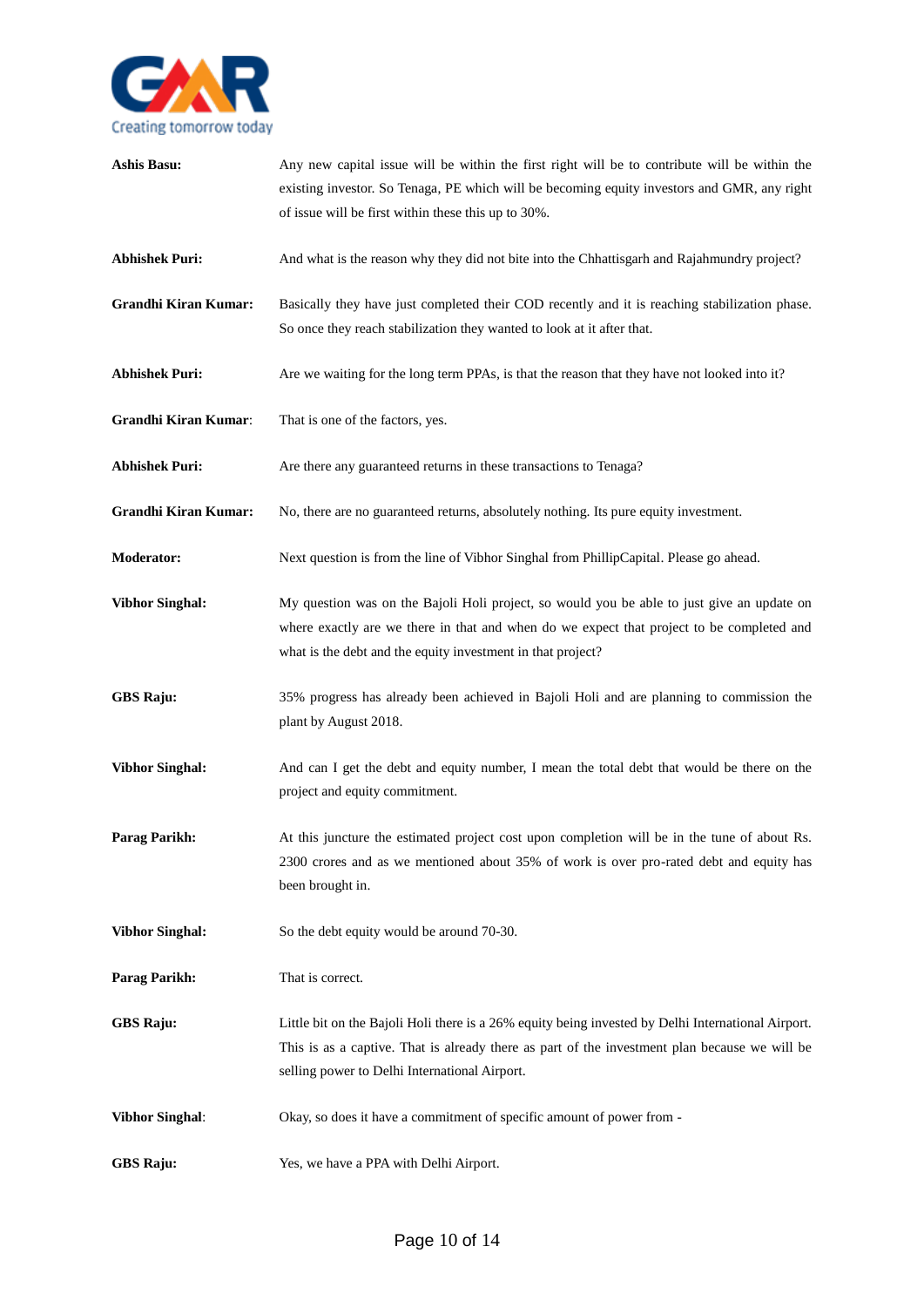

| <b>Vibhor Singhal:</b> | That would be for how much capacity?                                                                                                                                                                                                                                                                                                                                            |
|------------------------|---------------------------------------------------------------------------------------------------------------------------------------------------------------------------------------------------------------------------------------------------------------------------------------------------------------------------------------------------------------------------------|
| <b>GBS Raju:</b>       | 51% of the capacity.                                                                                                                                                                                                                                                                                                                                                            |
| <b>Vibhor Singhal:</b> | So basically about 90 MW?                                                                                                                                                                                                                                                                                                                                                       |
| <b>GBS Raju:</b>       | No, not 90 MW, billion units you are saying.                                                                                                                                                                                                                                                                                                                                    |
| <b>Vibhor Singhal:</b> | Yes, of course I mean equal to 90 MW in that sense. Sir my last question on the Tenaga overall<br>deal per se. So now that they have 30% stake and 18% stake has been given to the other PE<br>investors. So for the 30% stake that Tenaga has come into, is there a timeframe that we have<br>committed for an IPO or some other format in which we will provide them an exit? |
| <b>Madhu Terdal:</b>   | The IPO will be done depending upon the needs and the appropriate time.                                                                                                                                                                                                                                                                                                         |
| <b>Vibhor Singhal:</b> | But there is no time commitment from our side.                                                                                                                                                                                                                                                                                                                                  |
| <b>Madhu Terdal:</b>   | Generally we have taken almost about 5 years' time.                                                                                                                                                                                                                                                                                                                             |
| <b>Vibhor Singhal:</b> | But just in the case of let us say the other two PEs that we had in GMR Airport and GMR<br>Energy in which there was a guarantee tied, there is nothing like that in this case.                                                                                                                                                                                                 |
| <b>Madhu Terdal:</b>   | Absolutely nothing.                                                                                                                                                                                                                                                                                                                                                             |
| <b>Moderator:</b>      | Next question is from the line of Rajarshi Maitra from Axis Capital. Please go ahead.                                                                                                                                                                                                                                                                                           |
| Rajrishi:              | Most of my questions have been answered. Just one thing, what are the further steps or any<br>approvals, specific approvals that are required to conclude this deal if you can speak a bit<br>about that.                                                                                                                                                                       |
| <b>GBS Raju:</b>       | The major approval are only from the lenders which we were in the process of getting. From<br>their side they need approval from their central bank, from the investor side, Tenaga side.                                                                                                                                                                                       |
| <b>Moderator:</b>      | The next question is from the line of Ashish Shah from IDFC Securities. Please go ahead.                                                                                                                                                                                                                                                                                        |
| <b>Ashish Shah:</b>    | Could we just revisit what would be the total holding company debt for GIL and GEL put<br>together once this transaction is consumed, I mean after let us say repay Rs. 2000 crores how<br>much debt will remain where in Holdco?                                                                                                                                               |
| <b>Madhu Terdal:</b>   | Total consolidated corporate debt at GIL level will be around Rs. 6300 crores and GIL<br>corporate debt will be around Rs. 3600. So approximately between Rs. 2400 and odd will be at<br>the level of GEL. After Rs. 2000 crores of repayment this will come down. So the consolidated<br>corporate debt will fall down to around Rs. 4300 crores.                              |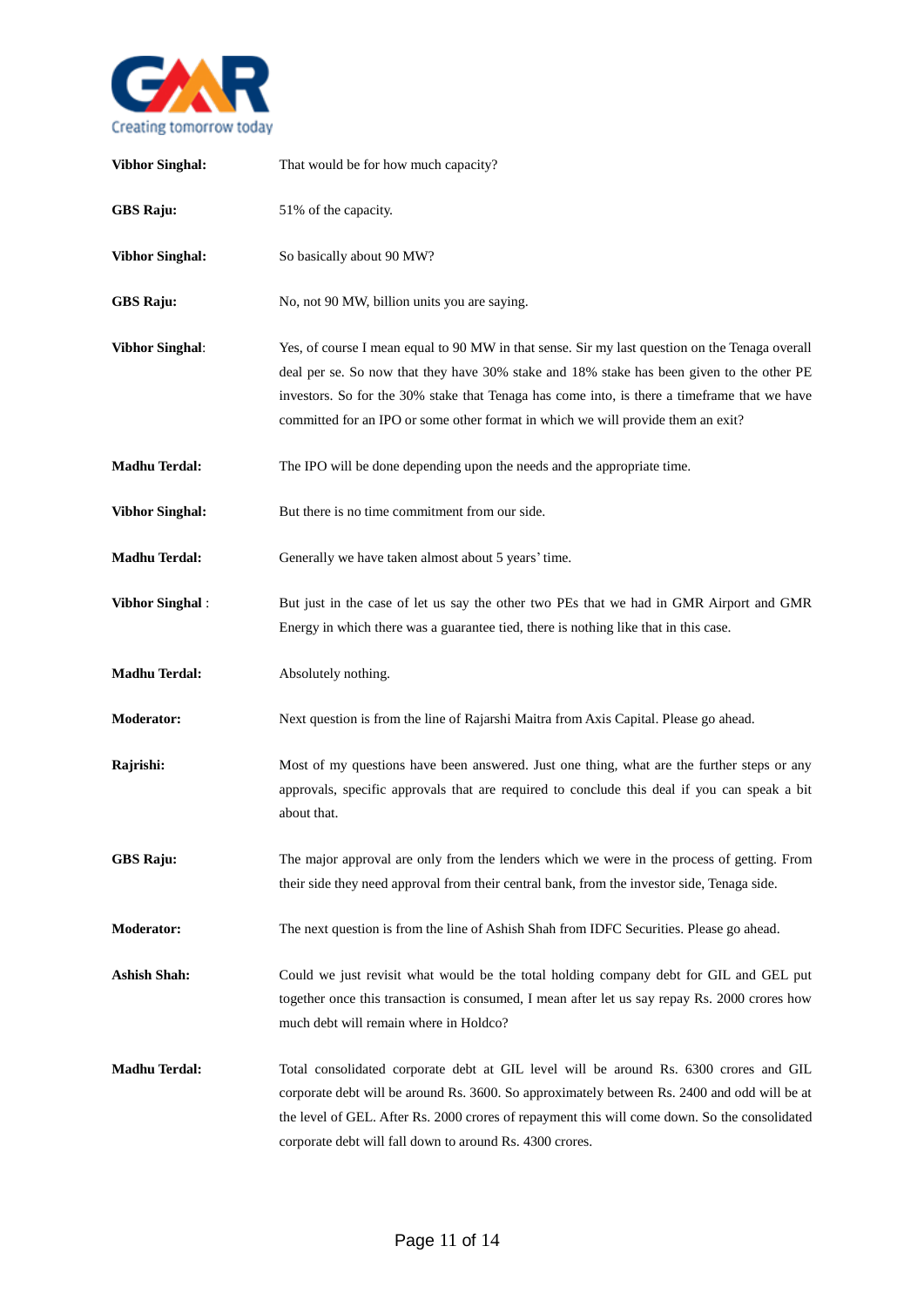

- Ashish Shah: Sir also in terms of the lenders approval the key approvals, but we are transferring Chhattisgarh plant to a new holding company. Now there are captive mines we have got in auctions along with the plant. So do we envisage any hindrance in that or you think that will not have any issue?
- **Ashis Basu:** These mines are part of Chhattisgarh and these mines will remain as a part of Chhattisgarh. So as far as the regulatory aspect is concerned there is no issue. Otherwise from the lenders' side this remain 100% with GMR Infra. So from subsidiary of GMR Infra they move to under GMR Infra, there also we foresee no major concerns.
- Ashish Shah: And sir the Rs. 6300 crores include the convertibles we issued and the long term bonds we issued in December, right, about Rs. 2000 odd crores?
- **Madhu Terdal:** It is with the name of quasi equity so we are not rating this as a corporate debt because if you see the nature of the instrument it is almost like an equity. It is a 60-year non-callable bond.
- Ashish Shah: Okay so that is a quasi-equity & treating it separate.
- **Moderator:** Next question is from the line of Deepak Agarwal from Elara Capital. Please go ahead.
- **Deepak Agarwal:** Gentlemen, I just have one follow-up question like I fail to understand like on one hand we are going on for serious deleveraging for last few years and on other hand we are progressing with a project Bajoli Holi at a project cost of around Rs. 12.5 crores per MW so does it really make commercial sense because the power would be horribly expensive for DIAL versus they source from the market at this level of project cost. So can you please explain the rationale for going ahead with such a high project cost?
- **GBS Raju:** Today DIAL is having a power purchase agreement with the DISCOMS at Rs. 11. So that makes a huge economical viability on a captive basis and today if you see our project is at 220 MW it is not a 180 MW. At 220 MW a hydro project is in-line with other projects which are getting completed now at around Rs. 9 crores per MW.
- **Deepak Agarwal**: Presentation mentions as 180 MW.
- **GBS Raju:** 180 MW is the installed capacity but it has a peaking capacity of 220 MW and we will be operating in the peak summers which will be at 220 MW as continuous operations.
- **Deepak Agarwal:** So basically you will come as an open access customer for this?
- **GBS Raju:** It is almost Rs. 11 per unit we are paying to Delhi and to the Delhi Airport so it will be a huge saving for Delhi Airport and also for Bajoli Holi. Delhi Airport is paying to Discoms at Rs. 11. Investment into Bajoli is a huge savings.
- **Moderator:** The next question is from the line of Vibhor Singhal from PhillipCapital. Please go ahead.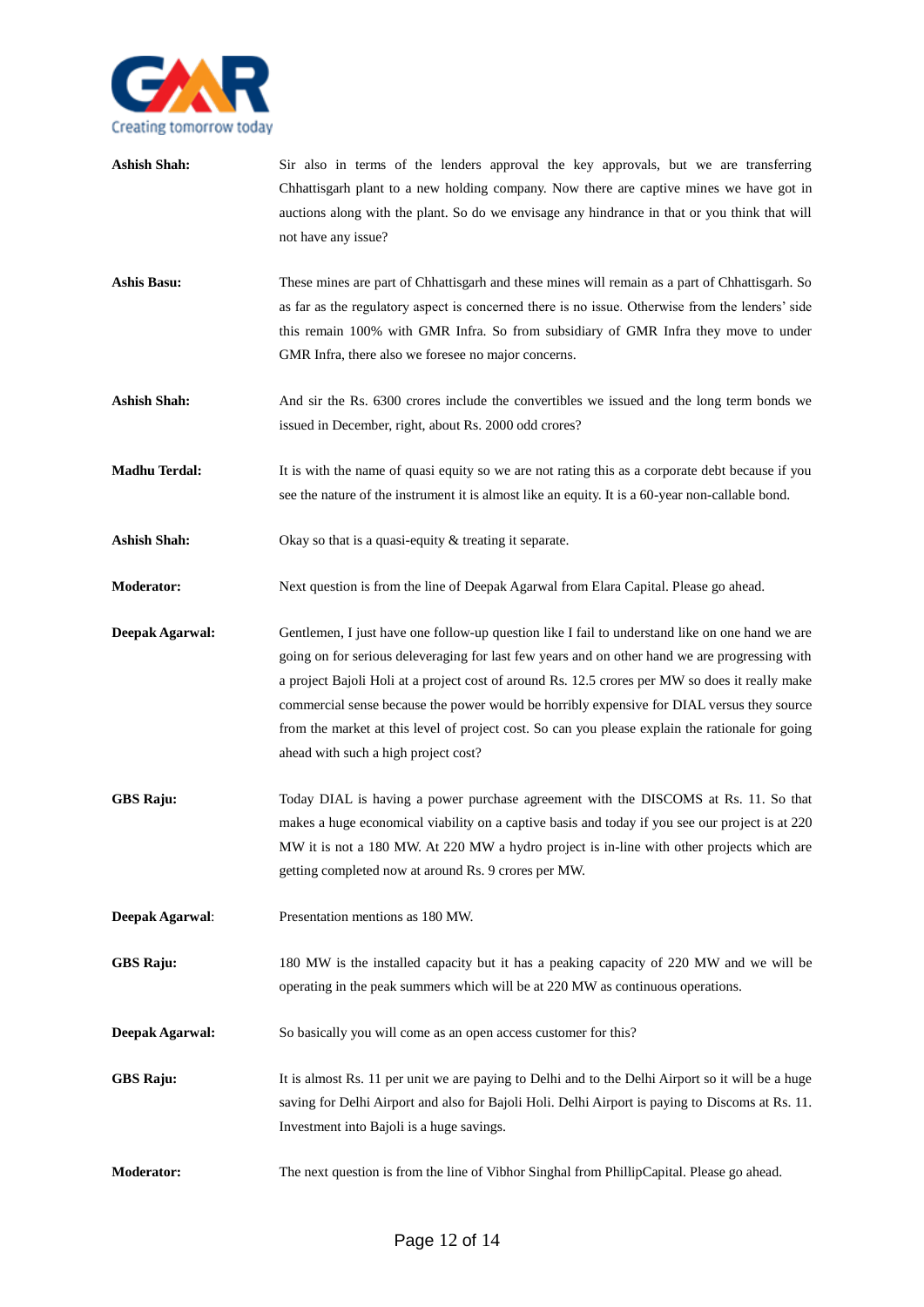

**Vibhor Singhal:** Just had a quick follow-up on the debt numbers. We have received the money from the Kuwait Investment Authority Deal in our books or is that pending? GBS Raju: No, everything has been received. **Vibhor Singhal:** Sir if we have received that and basically what the presentation says is that our consolidated holding company debt at all levels is Rs. 6300 crores which excludes the Kuwait Investment Authority, debentures we call that as quasi equity. So if I include that then that means our standalone consolidated debt would actually be around Rs. 8300 crores. **Madhu Terdal:** I mean of course if you had anything definitely it is a simple arithmetic but we should not believe because it is non-callable and this entire money has been used to repay certain debt. So it is not correct to add this and say that it is an additional debt. **Grandhi Kiran Kumar**: It is long term, 60 years. **Vibhor Singhal:** My question was actually in the sense that last year the corporate debt totally was Rs. 7000 crores and now after having paid back Rs. 2000 crores through this Kuwait Investment Authority Deal our debt has come back to almost Rs. 6500 crores levels itself. So I mean the standalone debt despite reduction by this deal is again back to the same level as it was last year. **Madhu Terdal:** If you look at overall instead of say last two years back it was around Rs. 7000 to Rs. 7500 crores after this transaction it will come down to around Rs. 4000 crores. So the way in which you have to see that it has almost come down by 45% to 50% and this is in addition to operationalizing all our assets and servicing the interest it is still we have reduced in absolute terms more than 40% we have reduced. **Moderator:** The next question is from the line of Subramaniam Yadav from Subhkam Ventures. Please go ahead. **Subramaniam Yadav:** Can you update on how much equity we need to put in Bajoli Holi this year and may be anything in Chhattisgarh? **GBS Raju:** No need to invest any amount in Chhattisgarh plant. Entire amount Rs. 3300 crores has been invested in Chhattisgarh, no need to invest any amount. And in Bajoli Holi we need to invest only around Rs. 45 crores for this year. **Subramaniam Yadav:** And anything in the mine which we got through auction. **GBS Raju:** No we do need to invest any equity in that mines which we already invested and one mine is already operational. **Subramaniam Yadav:** So total equity commitment for the year would be roughly around Rs. 45 to Rs. 50 crores.